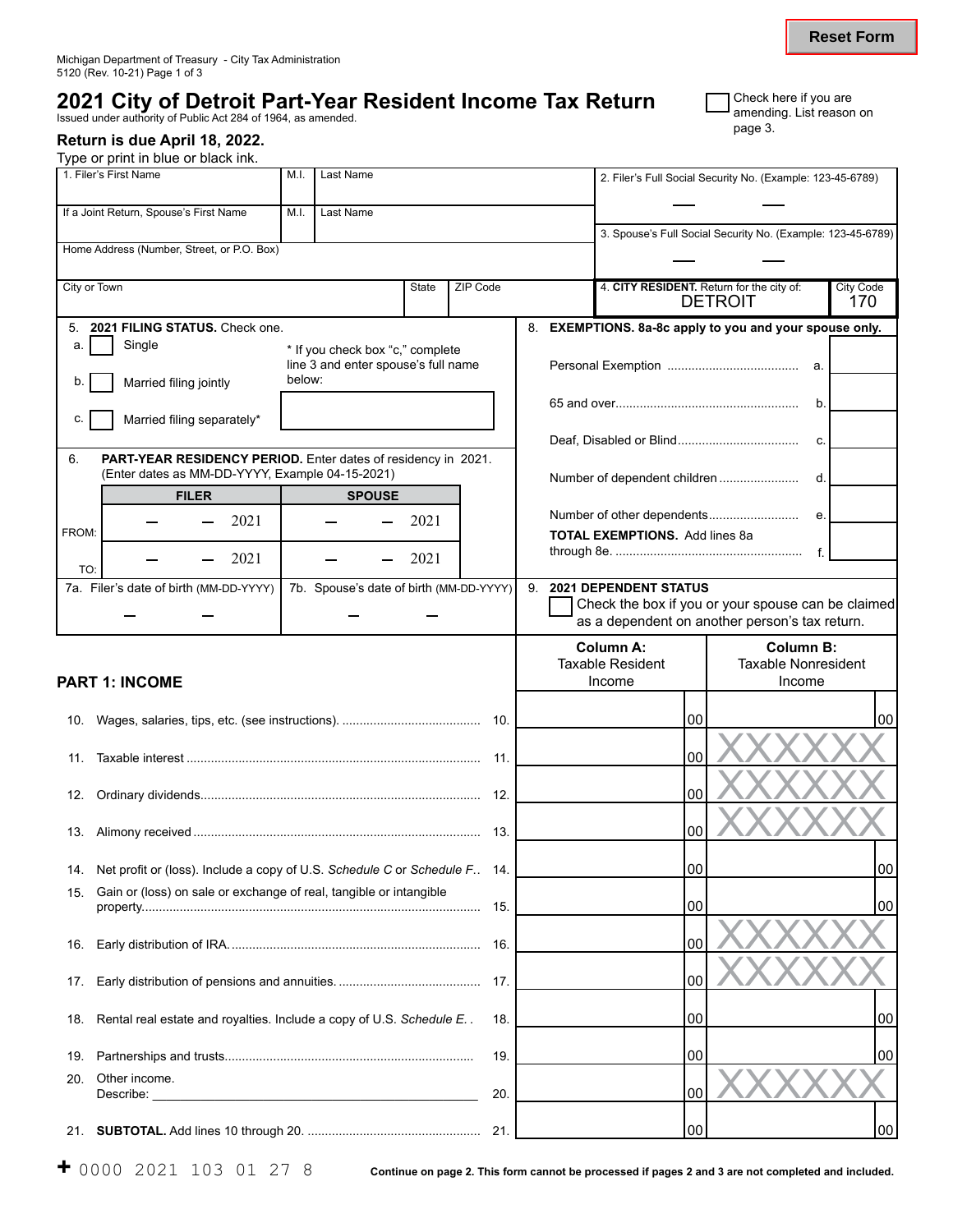|      | 2021 Form 5120, Page 2 of 3                                                                                                                        |     |                                             |     |                                                |    |
|------|----------------------------------------------------------------------------------------------------------------------------------------------------|-----|---------------------------------------------|-----|------------------------------------------------|----|
|      | Filer's Full Social Security Number<br>City of Detroit Part-Year Resident Income Tax Return                                                        |     |                                             |     |                                                |    |
|      | <b>PART 2: SUBTRACTIONS FROM INCOME</b>                                                                                                            |     | <b>Column A:</b><br><b>Taxable Resident</b> |     | <b>Column B:</b><br><b>Taxable Nonresident</b> |    |
|      | (All entries must be positive numbers.)                                                                                                            |     | Income                                      |     | Income                                         |    |
|      | 22. Self-employed SEP, SIMPLE, IRA, and qualified plans. Include a copy                                                                            | 22. |                                             | 00  |                                                | 00 |
| 23.  |                                                                                                                                                    | 23. |                                             | 00  |                                                | 00 |
|      | 24. Work-related moving expenses for active duty military                                                                                          | 24. |                                             | 00  |                                                | 00 |
|      | 25. Alimony paid. Do not include child support (see instructions).                                                                                 | 25. |                                             | 00  |                                                | 00 |
| 26.  |                                                                                                                                                    | 26. |                                             | 00  |                                                |    |
| 27.  | Other subtractions (see instructions).                                                                                                             | 27. |                                             | 00  |                                                | 00 |
|      |                                                                                                                                                    | 28. |                                             | 00  |                                                | 00 |
|      | <b>PART 3: INCOME TAX CALCULATION</b>                                                                                                              |     |                                             |     |                                                |    |
| 29.  | Total income after subtractions. Subtract line 28 from line 21                                                                                     | 29. |                                             | 00  |                                                | 00 |
| 30.  |                                                                                                                                                    | 30. |                                             | 00  |                                                | 00 |
| 31.  |                                                                                                                                                    | 31. |                                             | 00  |                                                | 00 |
| 32.  | Losses transferred between columns A and B (see instructions)                                                                                      | 32. |                                             | 00  |                                                | 00 |
| 33.  | Taxable income. Subtract line 32 from line 31. If line 32 is greater                                                                               | 33. |                                             | 00  |                                                | 00 |
| 34.  | Tax. Multiply line 33 column A by 2.4% (0.024) and enter in column A.<br>Multiply line 33 column B by 1.2% (0.012) and enter in column B.          | 34. |                                             | 00  |                                                | 00 |
| 35.  |                                                                                                                                                    |     |                                             | 35. |                                                | 00 |
|      | <b>PART 4: CREDITS AND PAYMENTS</b>                                                                                                                |     |                                             |     |                                                |    |
| 36.  |                                                                                                                                                    |     |                                             | 36. |                                                | 00 |
| 37.  |                                                                                                                                                    |     |                                             | 37. |                                                | 00 |
| 38.  |                                                                                                                                                    |     |                                             |     |                                                | 00 |
| 39.  | Credit for income taxes paid to another city while a resident taxpayer.<br>City of:<br><u> 1980 - Johann John Stone, markin fizikar (h. 1980).</u> |     |                                             | 39. |                                                | 00 |
| 40.  |                                                                                                                                                    |     |                                             |     | 00                                             |    |
|      | <b>PART 5: REFUND OR TAX DUE</b>                                                                                                                   |     |                                             |     |                                                |    |
| 41a. |                                                                                                                                                    |     |                                             |     |                                                | 00 |
| 41b. |                                                                                                                                                    |     |                                             |     |                                                | 00 |
| 41c. |                                                                                                                                                    |     |                                             |     |                                                | 00 |
| 41d. |                                                                                                                                                    |     |                                             |     |                                                |    |
| 41e. |                                                                                                                                                    |     |                                             |     |                                                | 00 |